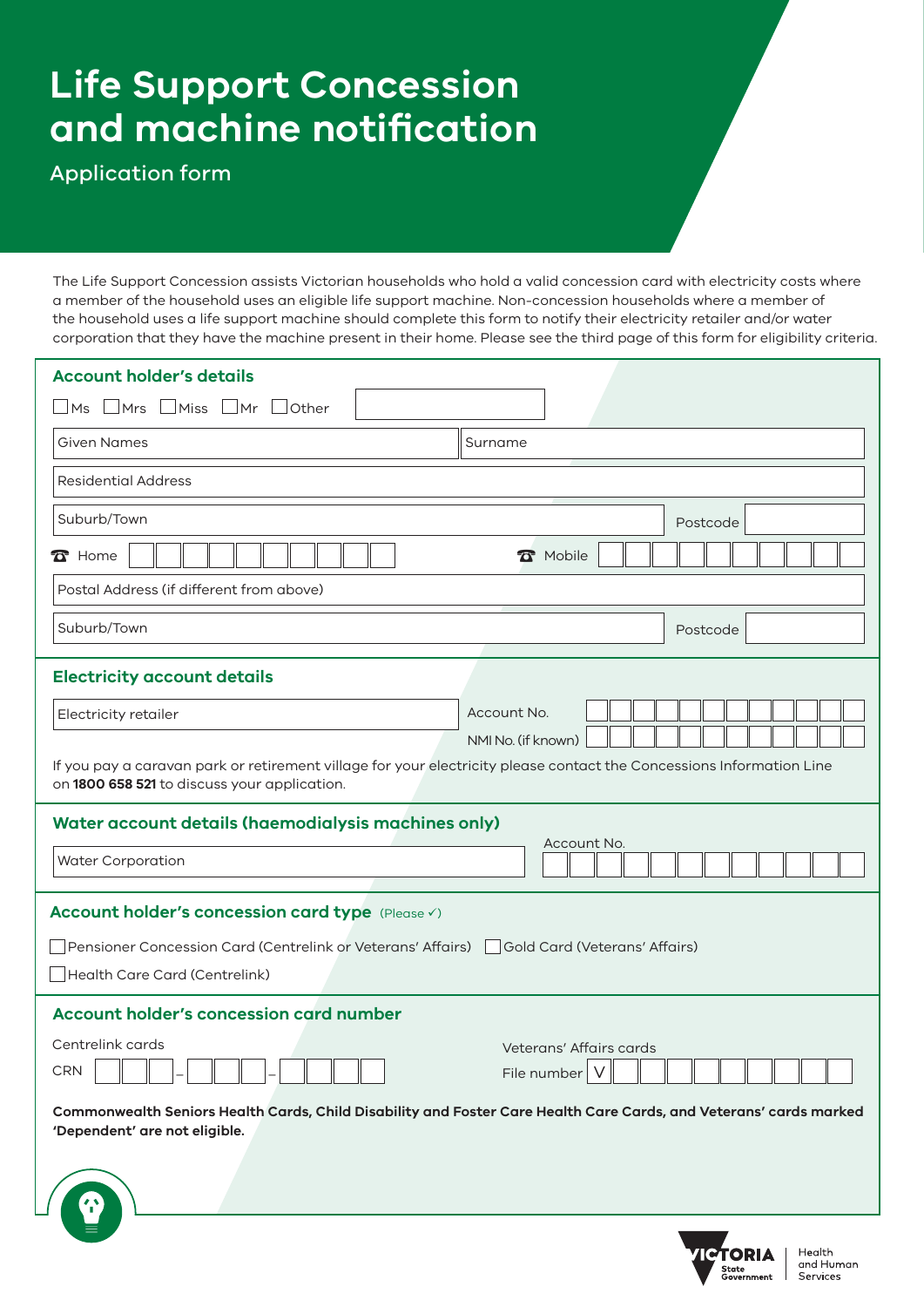| <b>Patients details</b>                                                                                                                                            |                                                                                         |                    |  |
|--------------------------------------------------------------------------------------------------------------------------------------------------------------------|-----------------------------------------------------------------------------------------|--------------------|--|
| <b>Given Names</b>                                                                                                                                                 | Surname                                                                                 |                    |  |
| <b>Residential Address</b>                                                                                                                                         |                                                                                         |                    |  |
| Suburb/Town                                                                                                                                                        |                                                                                         | Postcode           |  |
| I have the following type of machine (Please V)                                                                                                                    |                                                                                         |                    |  |
| Eligible for an electricity concession<br>Oxygen concentrator<br>Intermittent peritoneal dialysis machine                                                          | Eligible for an electricity concession<br>and water concession<br>Haemodialysis machine |                    |  |
| Not eligible for concession<br>Continuous positive airways pressure (CPAP) machine<br>Ventolin nebuliser                                                           | Ventilator<br>Others (please specify)                                                   |                    |  |
| If your machine is not listed above, please call the Concessions Information Line on 1800 658 521 (toll free).<br>Date of Installation<br>$\sqrt{2}$<br>$\sqrt{2}$ |                                                                                         |                    |  |
| Statement from hospital social worker, nurse or doctor<br>I certify that the machine indicated is/will be installed in the patient's home.                         |                                                                                         |                    |  |
| Name                                                                                                                                                               | Job Title                                                                               |                    |  |
| Hospital                                                                                                                                                           | Telephone                                                                               |                    |  |
| Signature                                                                                                                                                          |                                                                                         | Date<br>$\sqrt{2}$ |  |
| <b>Consent to check Centrelink details</b>                                                                                                                         |                                                                                         |                    |  |

#### I authorise:

- my electricity retailer and/or water corporation to use Centrelink Confirmation eServices to perform a Centrelink enquiry of my Centrelink or Veterans' Affairs customer details and concession card status in order to enable the business to determine if I qualify for a concession, rebate or service.
- the Australian Government Department of Human Services to provide the results of that enquiry to my electricity retailer and/or water corporation.

I understand that:

- the Australian Government Department of Human Services will use information I have provided to my electricity retailer and/or water corporation to confirm my eligibility for the concession and will disclose to my electricity retailer and/or water corporation personal information including my name, address, payment and concession card type and status.
- this consent, once signed, remains valid while I am a customer of my electricity retailer and/or water corporation unless I withdraw it by contacting my electricity retailer and/or water corporation or the Australian Government Department of Human Services.
- I can obtain proof of my circumstances/details from the Australian Government Department of Human Services and provide it to my electricity retailer and/or water corporation so that my eligibility for the concession can be determined.
- if I withdraw my consent or do not alternatively provide proof of my circumstances/details, I may not be eligible for the concession provided by my electricity retailer and/or water corporation.

#### **Note: If completing this form electronically, please print the form, sign below, and post the form to your electricity or water retailer.**

Account holder's signature and the Date of Date of Date of Date of Date of Date of Date of Date of Date of Date

/ /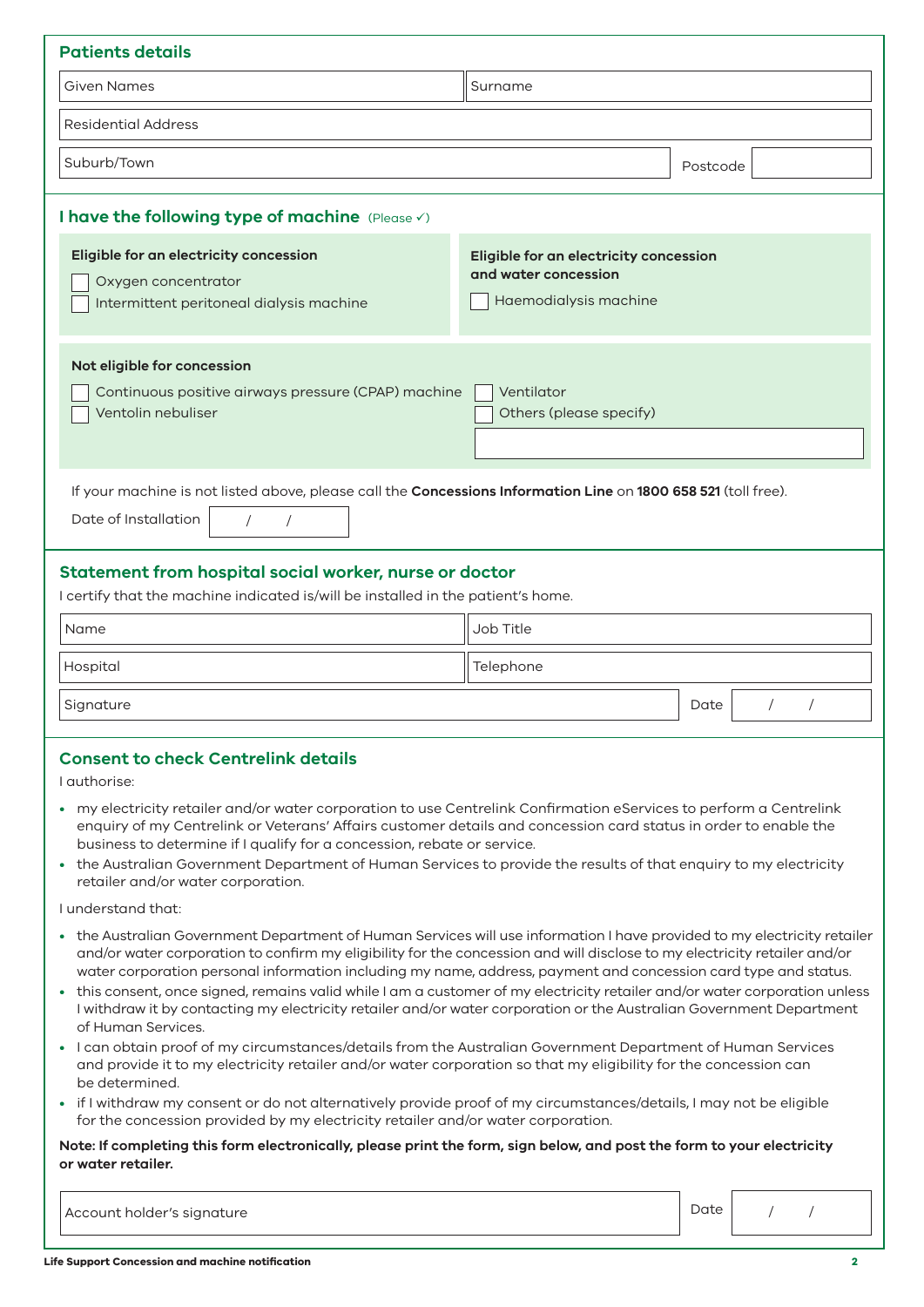## **Life Support Concession – information for customers**

#### **When should I complete this form?**

• If you or someone in your household uses a life support machine, this form is used to notify your electricity retailer and/or water corporation of the presence of the machine, to ensure you are notified prior to any withdrawal of service that may affect your property

and

• If the electricity/water account holder has an eligible concession card, and the life support machine used is an eligible machine, you can also claim a concession on your electricity and/or water accounts.

## **What concession cards are eligible?**

Eligible cards are:

- Pensioner Concession Card issued by Centrelink or Department of Veterans' Affairs
- Centrelink Health Care Card
- Department of Veterans' Affairs Gold Card (cards marked 'Dependent' are not eligible).

Commonwealth Seniors Health Cards, Victorian Seniors Card, Child Disability and Foster Care Health Care Cards and Medicare Cards are not eligible cards.

## **What machines are eligible for a concession?**

Your hospital social worker, nurse or doctor must have completed the main section of the form to confirm the installation of the machine.

#### **Eligible machines are:**

Electricity concession only:

- Oxygen concentrator
- Intermittent peritoneal dialysis machine.

Electricity and water concession:

• Haemodialysis machine.

Eligible machines are those that consume at least 1,880 kilowatt hours of electricity per annum. If your machine is not listed above, and you believe that it is eligible, please contact the **Concessions Information Line** on **1800 658 521** (toll free).

#### **How much will I receive off my bills?**

The discount is equal to the cost of 1,880 kilowatt hours of electricity used each year (470 kwh per quarter), calculated using the general domestic tariff of your electricity retailer.

For haemodialysis machines a discount is available on both your electricity and water bills. The discount on your water bill is equal to the cost of 168 kilolitres of water each year (42 kilolitres per quarter).

## **I receive electricity via an embedded network – can I receive a concession?**

Yes. Please contact the Concessions Information Line on **1800 658 521** (toll free) to find out how to apply.

## **Where do I send my form?**

Please send your form to your electricity retailer or water corporation. If you cannot find the correct address please contact the account enquiries number that appears on your bill.

#### **Renewals**

You may be asked to renew your application for the concession periodically.

## **Privacy Statement**

This information is collected by the Department of Health and Human Services Concessions Unit and your electricity retailer/distributor and/or water corporation for the purpose of administering your concessions. Without this information, we are unable to provide your concession. Your information will be disclosed to your electricity retailer/distributor and/or water corporation to enable them to process your concession. You are able to request access to the personal information that we hold about you, and to request that it be corrected if necessary. Please contact the Concessions Information Line on **1800 658 521** with any queries about this statement.

## **Accessible format**

If you would like to receive this publication in an accessible format, please contact us on **1800 658 521** (toll free), using the National Relay Service **13 36 77** if required, or email **concessions@dhhs.vic.gov.au**